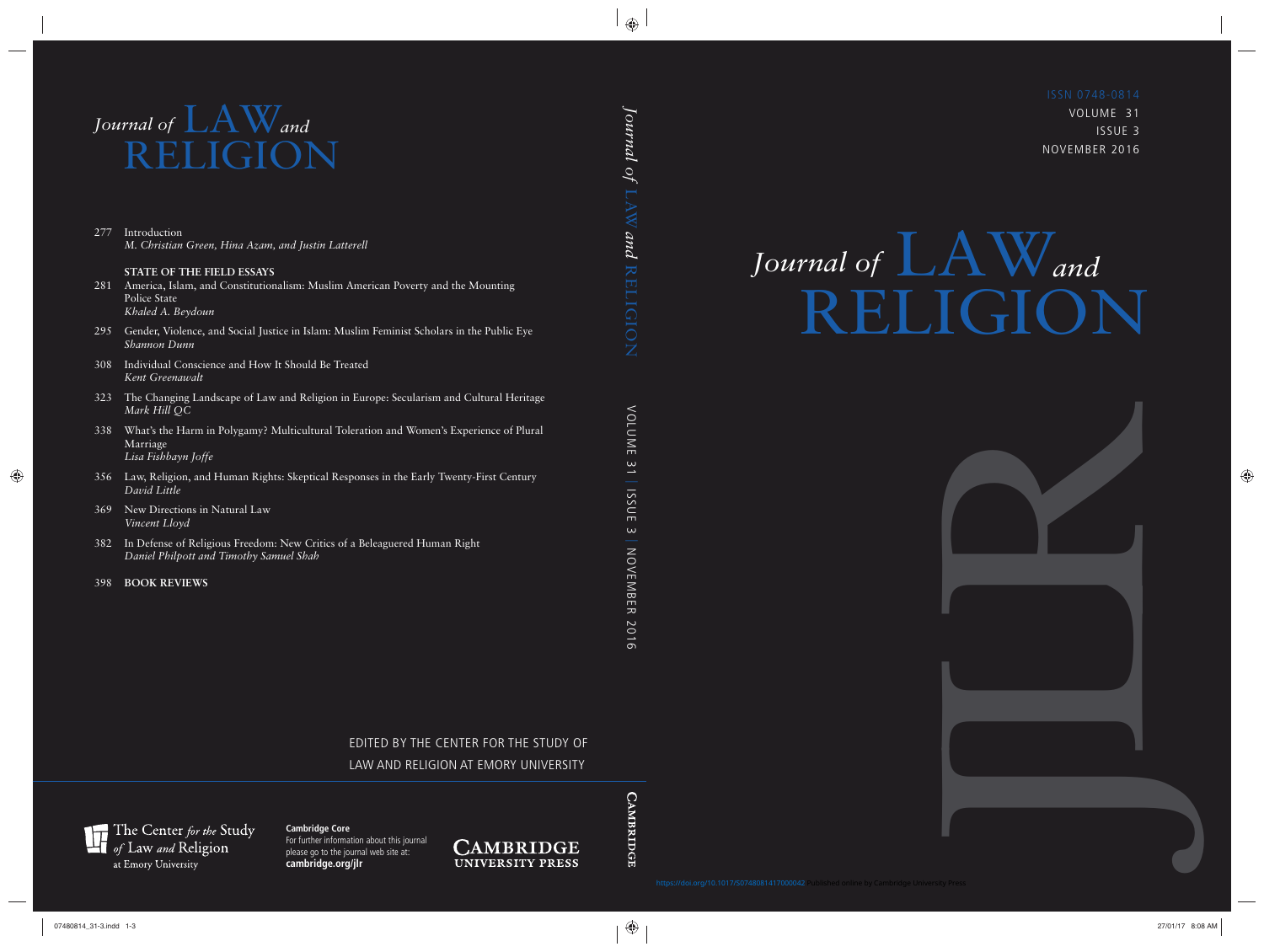## *Journal of* LAW *and* RELIGION

The *Journal of Law and Religion* publishes cutting-edge research on religion, human rights, and religious freedom; religion-state relations; religious sources and dimensions of public, private, penal, and procedural law; religious legal systems and their place in secular law; theological jurisprudence; political theology; legal and religious ethics; and more. The *Journal* provides a distinguished forum for deep dialogue among Buddhist, Confucian, Christian, Hindu, Indigenous, Jewish, Muslim, and other traditions about fundamental questions of law, society, and politics.

#### **Co-Editors**

Silas W. Allard Abdullahi A. An-Na'im Michael J. Broyde M. Christian Green Michael J. Perry John Witte, Jr.

**Managing Editor** Silas W. Allard

#### **Book Review Editor** M. Christian Green

#### **Associate Book Review Editors** Hina Azam

Justin J. Latterell

#### **Editing Staff**

#### **Assistant Managing Editors** William McLaughlin Amin N. Sadri Adam J. Woodward Peter J. Wosnik

**Senior Staff Members** Natalie Cohen Max T. Eichelberger Claire A. Sherburne Grace Van Dyke Nathan L. Wood

#### **Staff Members**

Kurtis Anderson Stefanie Chamberlain Jessica Ginsberg Matthew Hickman

Nadia Malcolm Amanda Parris Keisha Russell Kadeisha West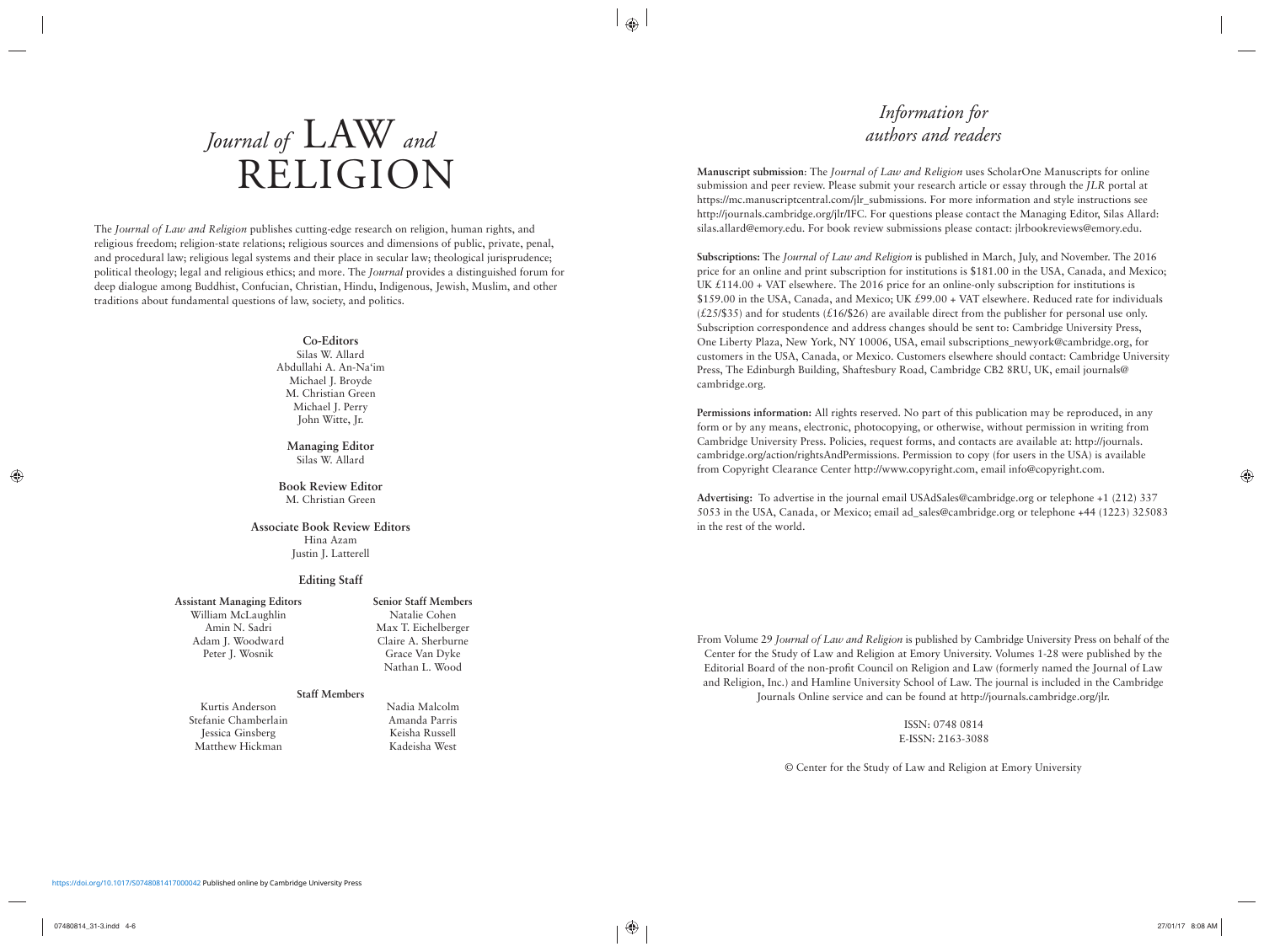### International Advisory Board

Frank S. Alexander Emory University Founding Director, Center for the Study of Law and Religion

Paul Babie University of Adelaide Director, University of Adelaide Research Unit for the Study of Society, Law and Religion

> Deborah J. Cantrell University of Colorado

> > Stephen L. Carter Yale University

Ana María Celis Brunet Pontificia Universidad Católica de Chile Director, Center for Religious Freedom

Joseph Chan University of Hong Kong

> Paula M. Cooey Macalester College

> Perry Dane Rutgers University

Donald R. Davis, Jr. University of Texas

Norman Doe Cardiff University Director, Centre for Law and Religion

Thomas Duve Director, Max Planck Institute for European Legal History

> Anver M. Emon University of Toronto

Carolyn Evans University of Melbourne

Rebecca R. French State University of New York

Edward McGlynn Gaffney, Jr. Valparaiso University

Richard W. Garnett University of Notre Dame Director, Program on Church, State & Society

> Emily Albrink Hartigan St. Mary's University

R. H. Helmholz University of Chicago

Nancy Miller-Herron Tennessee Claims Commission

> Cathleen Kaveny Boston College

Olga Kazmina Moscow State University

Michael Kessler Georgetown University Managing Director of the Berkley Center for Religion, Peace, and World Affairs

> Mirjam Künkler Princeton University

Howard Lesnick University of Pennsylvania

Samuel J. Levine Touro Law Center Director of the Jewish Law Institute

Tim Lindsey University of Melbourne Director, Centre for Indonesian Law, Islam and Society

> David Little Harvard University

Adrian Loretan University of Lucerne Co-director, Center for Comparative Constitutional Law and Religion

Robin W. Lovin Southern Methodist University Director of Research, Center of Theological Inquiry

John McGuckin Union Theological Seminary Columbia University

Werner Menski SOAS University of London

Ebrahim Moosa University of Notre Dame

David Novak University of Toronto

Michiaki Okuyama Nanzan University Director, Nanzan Institute for Religion and Culture

> Fernanda Pirie University of Oxford

Jean Porter University of Notre Dame

Thomas W. Porter, Jr. Boston University Executive Director, JustPeace Center for Mediation and Conflict Transformation

Asifa Quraishi-Landes University of Wisconsin

Gideon Sapir Bar-Ilan University

Suwanna Satha-Anand Chulalongkorn University

Prakash Shah Queen Mary University of London Director, GLOCUL: The Centre for Culture and Law

> Steven D. Smith University of San Diego Co-Executive Director, Institute for Law & Religion

Suzanne Last Stone Yeshiva University Director, Center for Jewish Law and Contemporary Civilization

Kyriaki Topidi University of Lucerne Associate Director, Center for Comparative Constitutional Law and Religion

Darryl M. Trimiew

Amelia J. Uelmen Georgetown University

C. Leon van de Broeke VU University Chair, Centre for Religion and Law

Michael Welker University of Heidelberg Director, Research Center for International and Interdisciplinary Theology

Fenggang Yang Purdue University Director, Center on Religion and Chinese Society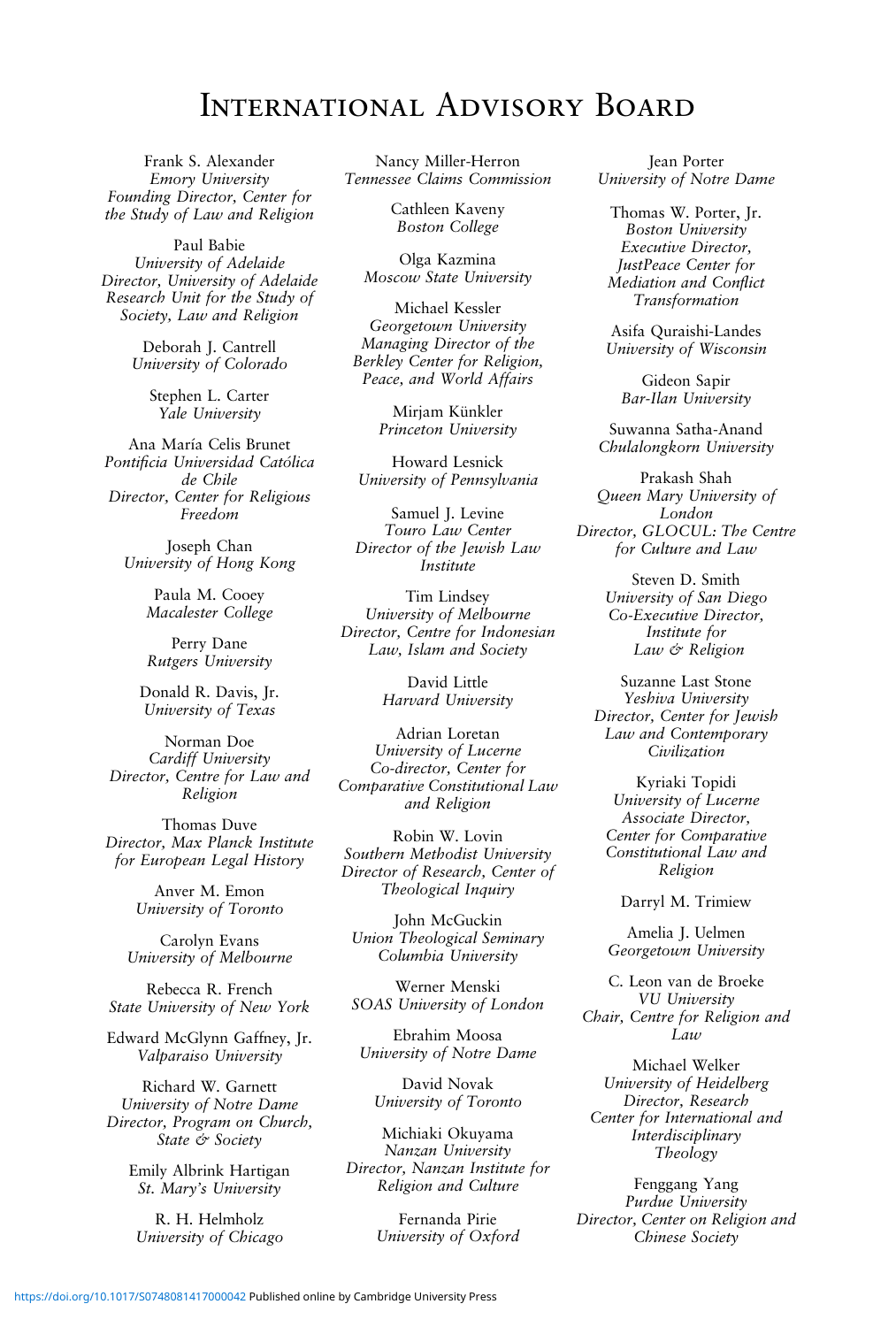### Journal of LAW and RELIGION

VOLUME 31 | ISSUE 3 | 2016

### **CONTENTS**

275 Introduction M. Christian Green, Hina Azam, and Justin Latterell

#### STATE OF THE FIELD ESSAYS

- America, Islam, and Constitutionalism: Muslim American Poverty and the Mounting Police State Khaled A. Beydoun 279
- Gender, Violence, and Social Justice in Islam: Muslim Feminist Scholars in the 293 Public Eye Shannon Dunn
- 306 Individual Conscience and How It Should Be Treated Kent Greenawalt
- The Changing Landscape of Law and Religion in Europe: Secularism and Cultural Heritage Mark Hill QC 321
- What's the Harm in Polygamy? Multicultural Toleration and Women's Experience 336 of Plural Marriage Lisa Fishbayn Joffe
- Law, Religion, and Human Rights: Skeptical Responses in the Early Twenty-First 354 Century David Little
- 367 New Directions in Natural Law Vincent Lloyd
- 380 In Defense of Religious Freedom: New Critics of a Beleaguered Human Right Daniel Philpott and Timothy Samuel Shah

#### BOOK REVIEWS

396 Review of Nation and Family, Personal Law, Cultural Pluralism, and Gendered Citizenship in India Jean-Philippe Dequen